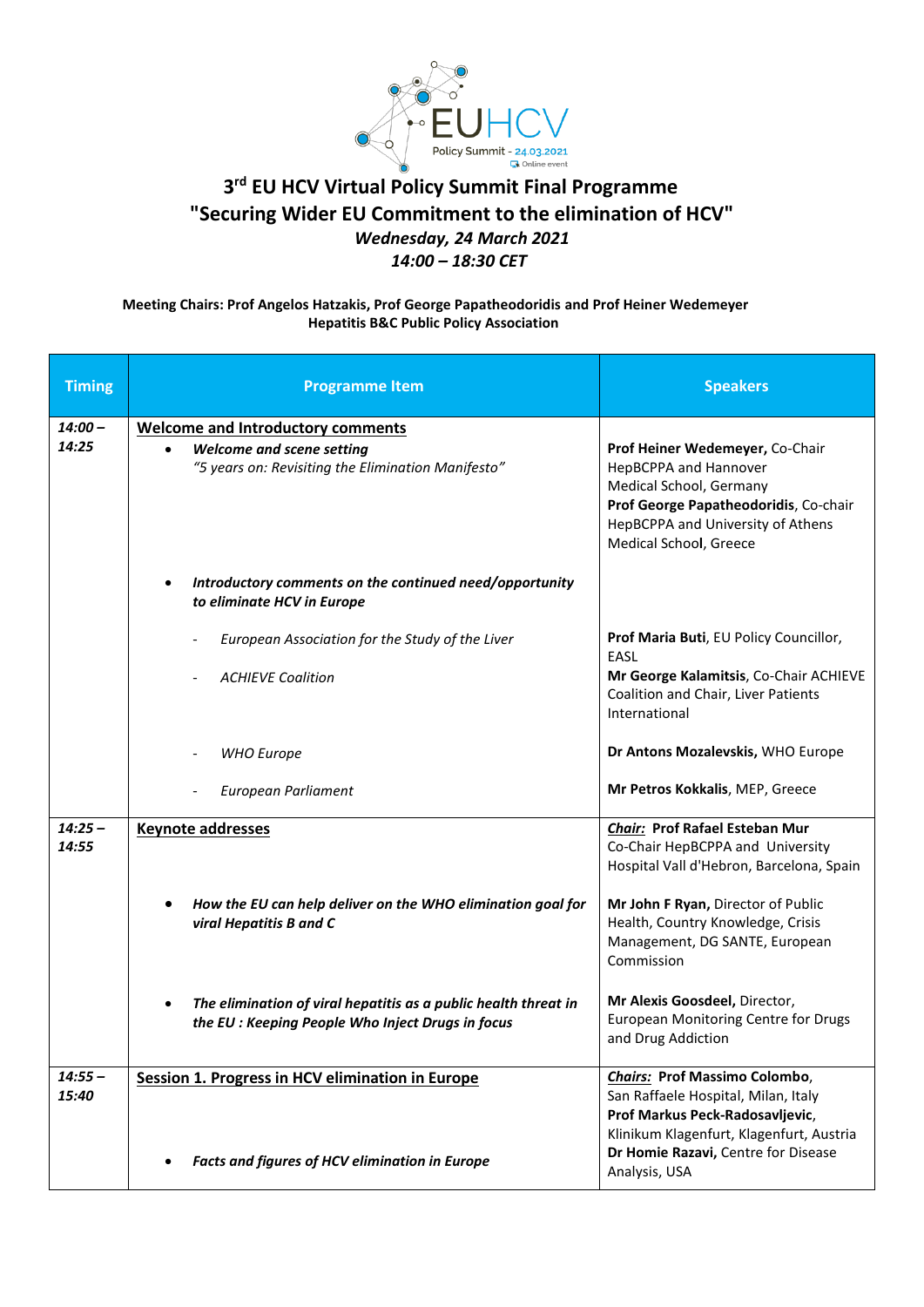|                    | <b>Care continuum and barriers</b><br>$\bullet$                        | Prof Jeffrey Lazarus, ISGlobal,                                                    |
|--------------------|------------------------------------------------------------------------|------------------------------------------------------------------------------------|
|                    |                                                                        | Barcelona, Spain                                                                   |
|                    | Synergies of harm reduction and HCV elimination                        | Prof Sharon Hutchinson, Glasgow                                                    |
|                    |                                                                        | Caledonian University, Glasgow, UK                                                 |
|                    |                                                                        |                                                                                    |
|                    | Panel discussion and Q&A moderated by session chairs                   |                                                                                    |
|                    |                                                                        |                                                                                    |
| $15:40 -$          | Session 2. HCV diagnosis in the era of HCV elimination                 | <b>Chairs: Mr Bertrand Audoin</b>                                                  |
| 16:25              |                                                                        | International Association of Providers of                                          |
|                    |                                                                        | <b>AIDS Care</b>                                                                   |
|                    |                                                                        | Prof Nurdan Tözün, Acıbadem                                                        |
|                    |                                                                        | University School of Medicine, Turkey                                              |
|                    |                                                                        |                                                                                    |
|                    | Screening of the general population                                    | Prof Stanislas Pol, Hôpital Cochin,                                                |
|                    |                                                                        | Université Sorbonne, Paris, France.                                                |
|                    |                                                                        |                                                                                    |
|                    | Diagnosing the risk groups - the hidden and mobile                     | Dr Ruth Zimmermann, Robert Koch                                                    |
|                    | population                                                             | Institute Berlin, Germany                                                          |
|                    |                                                                        |                                                                                    |
|                    | From evidence to impact: reaching the elimination targets in           | Dr Lina Nerlander, European Centre for                                             |
|                    | the EU/EEA                                                             | <b>Disease Prevention and Control</b>                                              |
|                    |                                                                        |                                                                                    |
|                    |                                                                        |                                                                                    |
|                    | Panel discussion and Q&A moderated by session chairs                   |                                                                                    |
|                    |                                                                        |                                                                                    |
| $16:25 -$          | Session 3. COVID-19 and HCV                                            | Chair: Prof Harry LA Janssen,                                                      |
| 16:45              |                                                                        | <b>Toronto Western and Toronto General</b><br>Hospital, University Health Network, |
|                    |                                                                        | Toronto, Canada                                                                    |
|                    |                                                                        |                                                                                    |
|                    | <b>Impact of COVID-19 on HCV elimination</b>                           | Prof Alessio Aghemo, Humanitas                                                     |
|                    |                                                                        | University Hospital, Milan, Italy                                                  |
|                    | Q&A                                                                    |                                                                                    |
|                    |                                                                        |                                                                                    |
| $16:45 -$          | Session 4a. Introduction to breakout sessions on Best Practices        | <b>Chair: Prof Mojca Maticic, University</b>                                       |
| 16.50              | at the National level (PLENARY SESSION BEFORE BREAKOUT)                | Medical Centre Ljubljana, Slovenia                                                 |
|                    |                                                                        |                                                                                    |
|                    | Introduction to breakout sessions<br>٠                                 |                                                                                    |
|                    |                                                                        |                                                                                    |
| $16:50 -$<br>17:30 | Session 4b. Elements of an effective elimination strategy - Best       | <b>Breakout sessions</b>                                                           |
|                    | <b>Practices at the National level (4 BREAKOUT SESSIONS - see</b>      |                                                                                    |
|                    | details below)                                                         |                                                                                    |
|                    | Breakout Session A. ACHIEVE Coalition - COVID -19 - lessons learnt for |                                                                                    |
|                    | the elimination of viral hepatitis                                     |                                                                                    |
|                    | <b>Breakout Session B. National Elimination Plans</b>                  |                                                                                    |
|                    | Breakout Session C. Best practice case studies from Ireland, Greece,   |                                                                                    |
|                    | <b>Portugal and Montenegro</b>                                         |                                                                                    |
|                    | Breakout Session D. Best practice case studies from Spain, Italy,      |                                                                                    |
|                    | <b>Romania and Egypt</b>                                               |                                                                                    |
|                    |                                                                        |                                                                                    |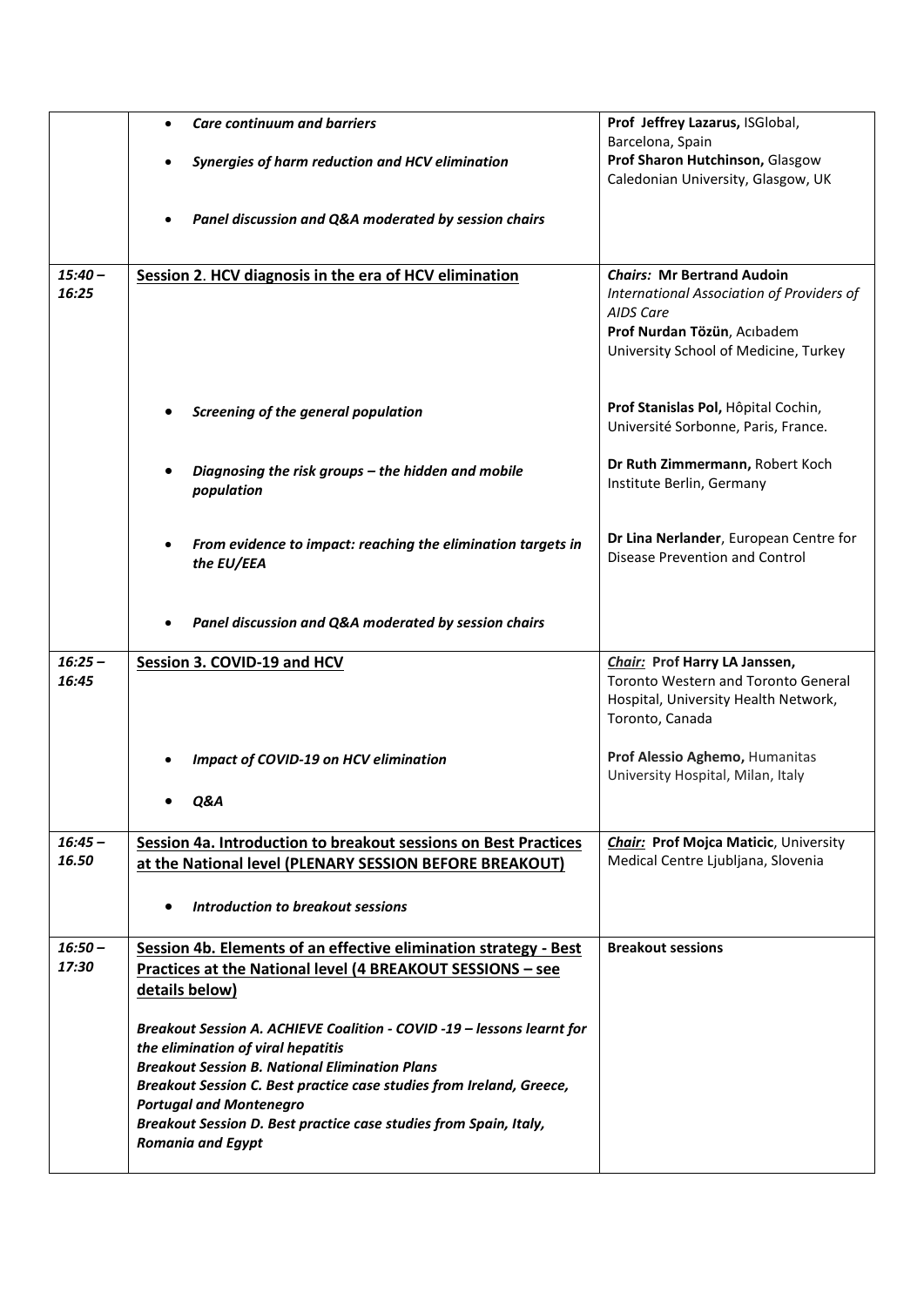| $17:30 -$<br>18:20 | Session 5. What political response/leadership?         | Chairs: Dr Ricardo Baptista-Leite MP<br>UNITE, Global Parliamentarians<br>Network to End Infectious Diseases<br>Dr Manuel Carballo, International<br>Centre for Migration, Health and<br>Development, Switzerland |
|--------------------|--------------------------------------------------------|-------------------------------------------------------------------------------------------------------------------------------------------------------------------------------------------------------------------|
|                    | <b>EU4Health-funded network of Excellence</b>          | Dr Cristian-Silviu Bușoi, MEP, Romania                                                                                                                                                                            |
|                    | The role of European cities to eliminate HCV           | Mr Kostas Bakoyannis, Mayor of<br>Athens, Greece                                                                                                                                                                  |
|                    | EU for Health 2021: HCV elimination will reduce cancer | Mr Aldo Patriciello, MEP, Italy (video<br>presentation) and Mr Tomislav Sokol,<br><b>MEP Croatia</b>                                                                                                              |
|                    | <b>Presentation of Call to Action</b>                  | Prof Jeffrey Lazarus, ISGlobal,<br>Barcelona, Spain*                                                                                                                                                              |
|                    | Panel discussion and Q&A moderated by session chairs   |                                                                                                                                                                                                                   |
| $18:20 -$<br>18:30 | <b>Concluding remarks</b>                              | Prof Heiner Wedemeyer, Co-Chair<br>HepBCPPA and Hannover<br>Medical School, Germany<br>Prof George Papatheodoridis, Co-chair<br>HepBCPPA and University of Athens<br>Medical School, Greece                       |

\* *on behalf of Maria Buti, Angelos Hatzakis, Marko Korenjak, Eberhard Schatz and Heiner Wedemeyer*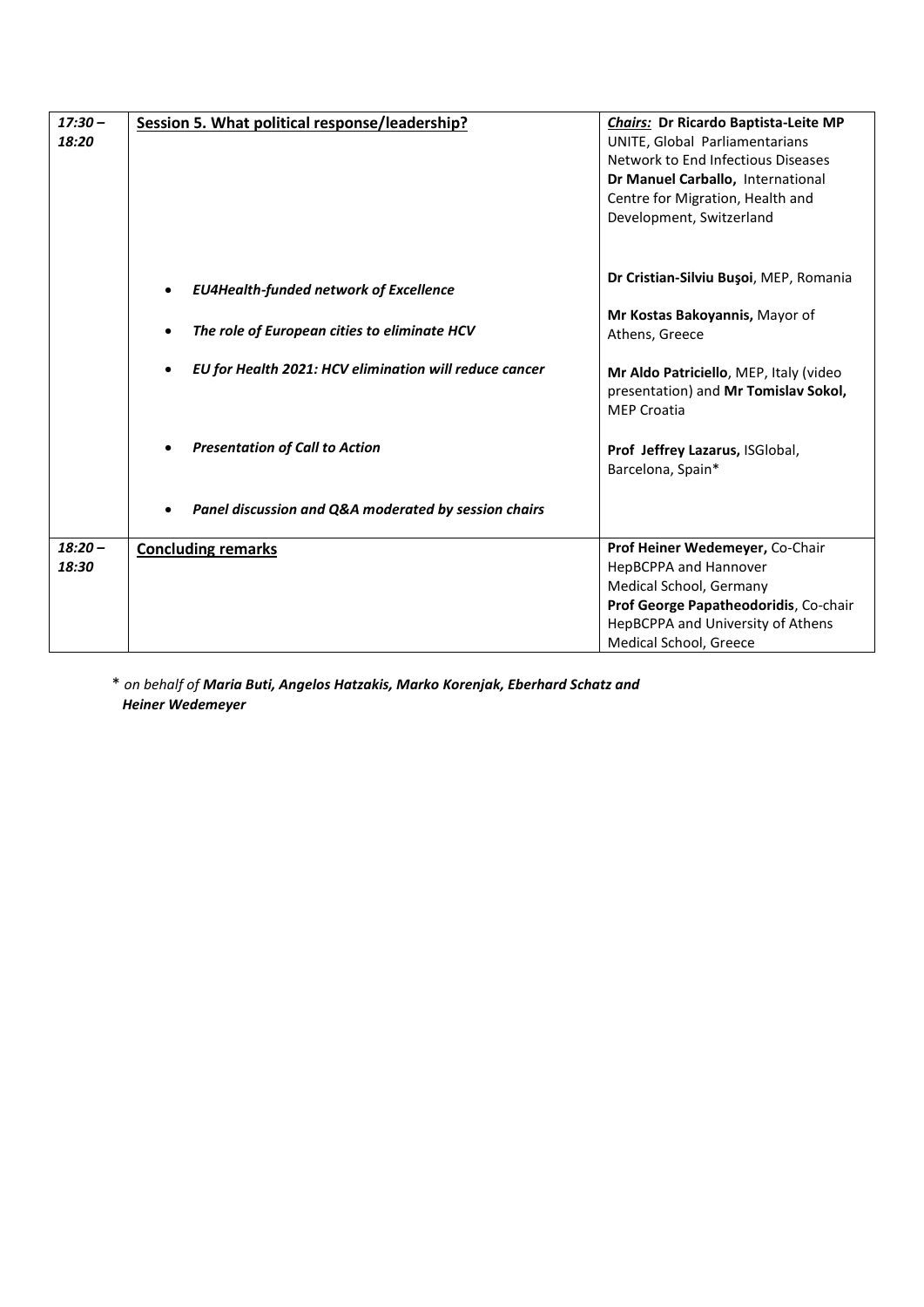## *Details of breakout sessions – 16:50-17:30*

| <b>Timing</b>      | <b>Programme Item</b>                                                                                                                                                                                                                                                                                                                                                                                                                                                                               | <b>Invited Speakers</b>                                                                         |
|--------------------|-----------------------------------------------------------------------------------------------------------------------------------------------------------------------------------------------------------------------------------------------------------------------------------------------------------------------------------------------------------------------------------------------------------------------------------------------------------------------------------------------------|-------------------------------------------------------------------------------------------------|
| $16:50 -$<br>17:30 | Session 4b. Elements of an effective elimination strategy - Best<br><b>Practices at the National level (5 BREAKOUT SESSIONS)</b><br>Breakout Session A. ACHIEVE Coalition - Covid-19 lessons learnt for the<br>elimination of viral hepatitis<br><b>Breakout Session B. National Elimination Plans</b><br>Breakout Session C. Best practice case studies from Ireland, Greece,<br>Portugal and Montenegro<br>Breakout Session D. Best practice case studies from Spain, Italy, Romania<br>and Egypt |                                                                                                 |
|                    | <b>Breakout session A. ACHIEVE Coalition</b><br>COVID-19 - lessons learnt for the elimination of viral hepatitis                                                                                                                                                                                                                                                                                                                                                                                    | <b>Moderator:</b> Prof David Goldberg,<br>Glasgow Caledonian University,<br>Glasgow, UK.        |
|                    | Impact of the COVID-19 pandemic on people with hepatitis                                                                                                                                                                                                                                                                                                                                                                                                                                            | Prof Rui Tato Marinho, Santa<br>Maria Hospital, Medical School of<br>Lisbon, Portugal           |
|                    | Implications for future strategies for testing and treating of<br>hepatitis                                                                                                                                                                                                                                                                                                                                                                                                                         | Dr Philip Bruggmann, Arud Centre for<br>Addiction Medicine, Zurich,<br>Switzerland              |
|                    | The added value of modern technology for better service<br>delivery and data collection                                                                                                                                                                                                                                                                                                                                                                                                             | Prof Mario Poljak, Slovenian HIV/AIDS<br>Reference Centre, University of<br>Ljubljana, Slovenia |
|                    | <b>Discussion and Q&amp;A</b>                                                                                                                                                                                                                                                                                                                                                                                                                                                                       |                                                                                                 |
|                    | <b>Breakout session B. National Elimination Plans</b>                                                                                                                                                                                                                                                                                                                                                                                                                                               | Chair: Dr Zobair Younossi, Inova<br>Health Fairfax Medical Campus, USA                          |
|                    | Update on progress in the UK                                                                                                                                                                                                                                                                                                                                                                                                                                                                        | Mr Mark Gillyon-Powell, Head of HCV<br>Elimination Programme, NHS England                       |
|                    | <b>Update on progress in Italy</b>                                                                                                                                                                                                                                                                                                                                                                                                                                                                  | Dr Loreta Kondili Head of HCV<br>Elimination Programme, National<br>Health Institute, Italy     |
|                    | <b>Update on progress in Israel</b>                                                                                                                                                                                                                                                                                                                                                                                                                                                                 | Dr Yuval Dadon, HCV National Plan<br>Director, Ministry of Health, Israel                       |
|                    | <b>Update on progress in Spain</b>                                                                                                                                                                                                                                                                                                                                                                                                                                                                  | Dr Pilar Aparicio Azcárraga, Director<br>of Public Health, Ministry of Health,<br>Spain         |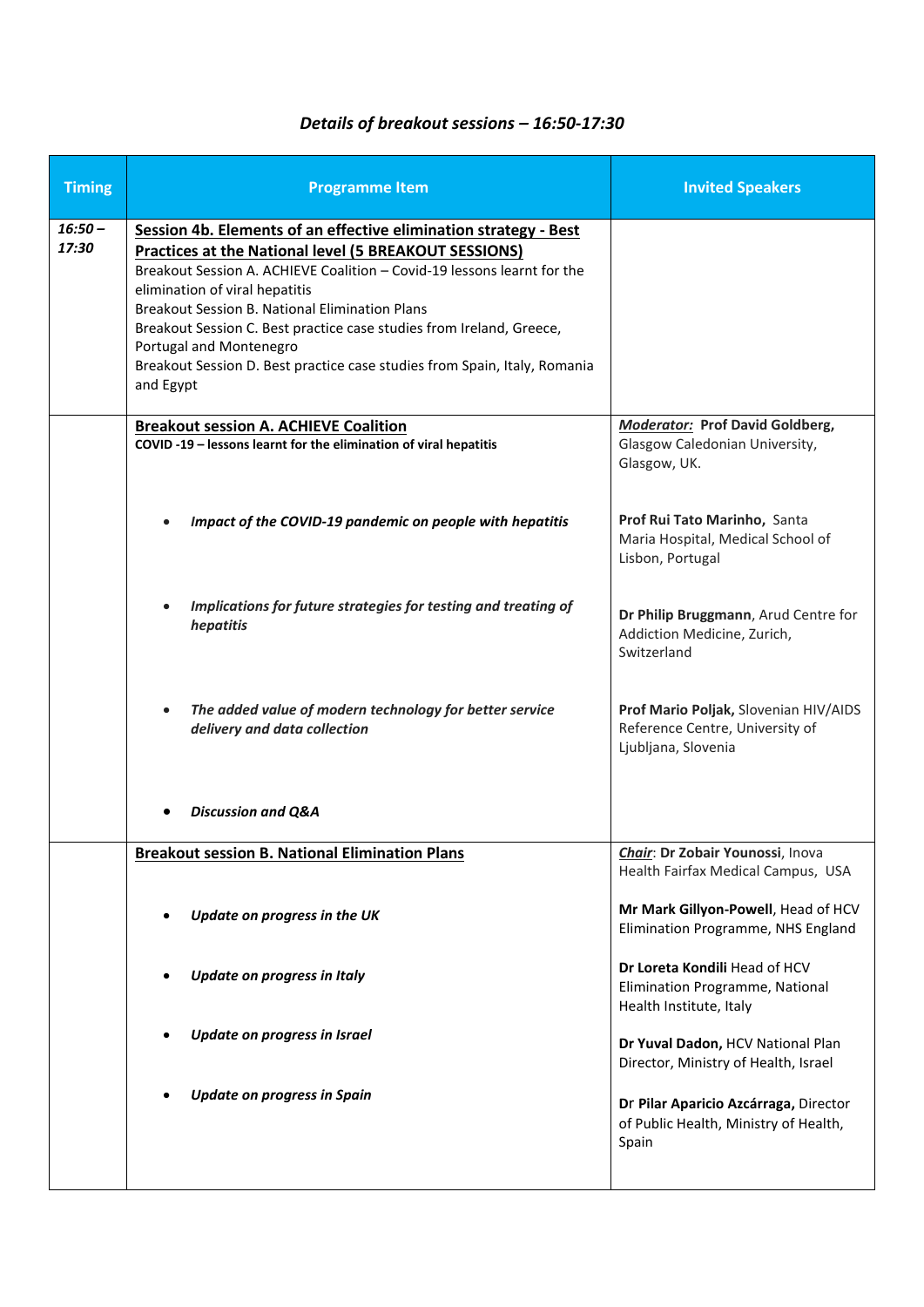| <b>Discussion and Q&amp;A</b><br>$\bullet$                                                                   |                                                                                                                                     |
|--------------------------------------------------------------------------------------------------------------|-------------------------------------------------------------------------------------------------------------------------------------|
|                                                                                                              |                                                                                                                                     |
| Breakout session C. Best practice case studies from Ireland,<br><b>Greece, Portugal and Montenegro</b>       | <b>Chair: Prof Antonio Craxi</b> , University<br>of Palermo, Italy                                                                  |
| <b>HepCare Project, Dublin</b>                                                                               | Prof Jack Lambert, Mater<br>Misericordiae Hospital, UCD Medical<br>School, Dublin, Ireland                                          |
| Aristotle HCV, Athens and Alexandros in Thessaloniki                                                         | Prof Vana Sypsa, University of Athens<br>Medical School, Greece                                                                     |
| Microelimination of Hep C vírus in severe drug users<br>$\bullet$<br>Mobile Outreach Programme /MOP - Lisbon | Dr Rodrigo Coutihno, Ares do Pinhal,<br>Lisbon, Portugal                                                                            |
| PWIDs: harm-reduction and supervised consumption rooms                                                       | Mr Ivan Vukovic, Mayor of Podgorica,<br>Montenegro                                                                                  |
| <b>Discussion and Q&amp;A</b>                                                                                |                                                                                                                                     |
| Breakout session D. Best practice case studies from Spain, Italy,<br><b>Romania and Egypt</b>                | Chair: Prof Laurent Castera, Hôpital<br>Beaujon, University of Paris-VII, France                                                    |
| Microhepcero Catalonia: SLTC in migrant-vulnerable population                                                | Dr Joan Colom Farran, Catalonian<br>Public Health Agency, Barcelona,<br>Spain                                                       |
| Dual testing of HCV and Covid-19 (ACE)                                                                       | Mr Marco Bartoli, EpaC Onlus, Italy                                                                                                 |
| <b>European-funded Hepatitis screening and diagnostic</b><br>$\bullet$<br>programme                          | Prof Cora Pop, Carol Davila University<br>of Medicine and Pharmacy, Bucharest,<br>Romania<br>Prof Gamal Esmat, University of Cairo, |
| Egypt: national best practice for HCV elimination                                                            | Egypt                                                                                                                               |
| <b>Discussion and Q&amp;A</b>                                                                                |                                                                                                                                     |